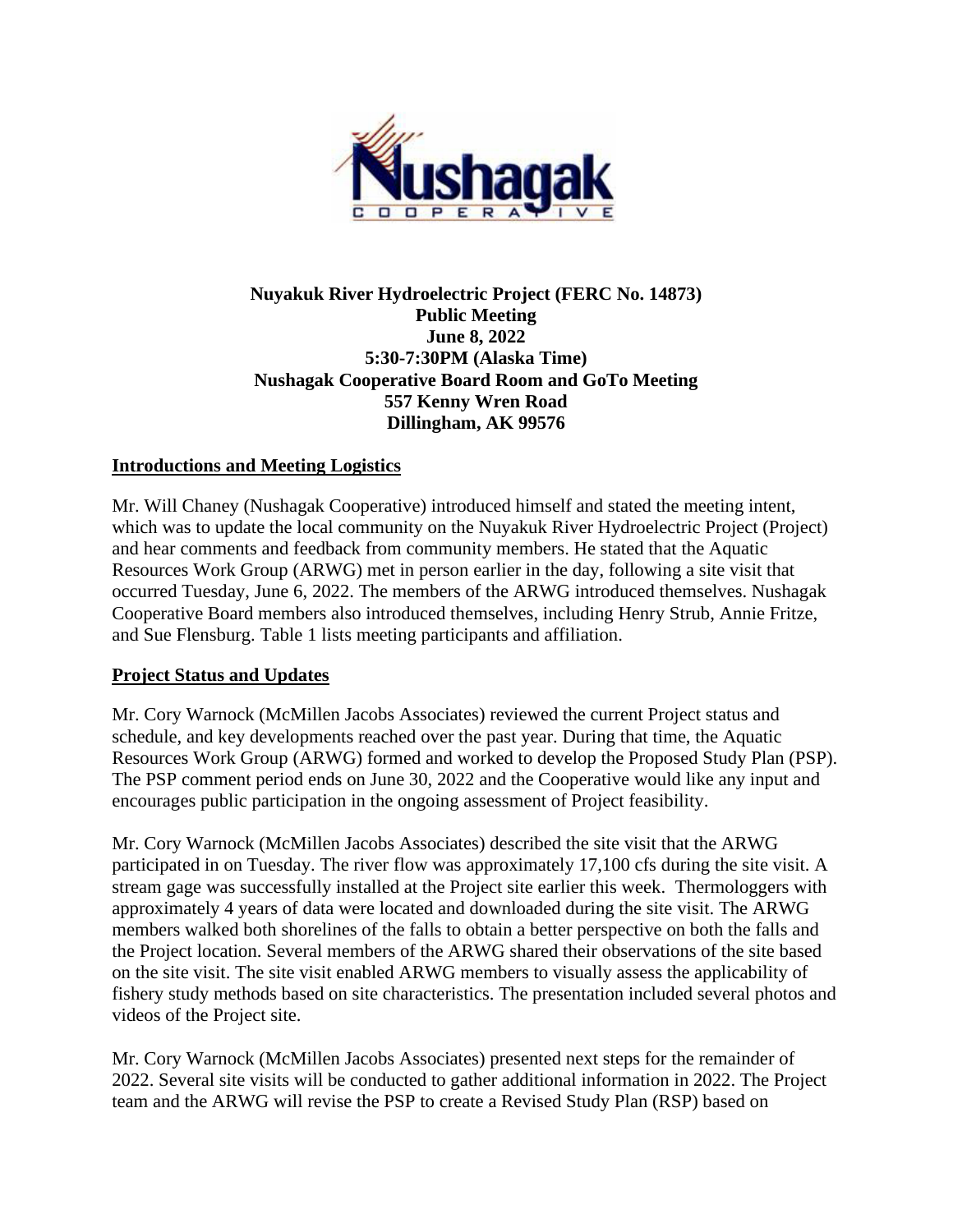comments received and site visit observations. After the RSP is filed with FERC (no later than July 30, 2022), a 15-day comment period will initiate, concluding on August 14, 2022. After that time, FERC will issue a Study Plan Determination (SPD). Other activities at the Project site during the remainder of 2022 include completion of the cabins on-site and a geotechnical analysis, planned for August 2022 to confirm the geologic conditions of the Project site.

In 2023 and beyond, the Cooperative plans to meet with the public to engage with the local community, including the outlying villages, and receive feedback in person. Mr. Cory Warnock (McMillen Jacobs Associates) stated that the region needs renewable energy, and this Project may be a viable option, depending on the outcome of feasibility studies. Studies will be conducted and follow-up study reporting will occur during 2023 and 2024. If the Project is deemed viable following the conclusion of the natural resource study program, a Preliminary Licensing Proposal (PLP) and Final License Application (FLA) will be developed and filed with FERC.

A map of the regional Project vicinity including transmission lines was shown, along with a Project site map. Mr. Kevin Jensen (McMillen Jacobs Associates) explained the Project concept, layout, and facilities. He pointed out that a groin may not be necessary for Project operations. If one is needed, it would likely be constructed out of boulders sourced from on-site tunnelling rather than concrete.

Mr. Cory Warnock (McMillen Jacobs Associates) mentioned that the Cooperative and NMFS have agreed on a climate change study that will be conducted as part of the Project's natural resource study program.

Ms. Thushara Gunda (Sandia National Laboratory) presented the Economic Decision Support Tool (eDST) that's currently under development for the Project. The eDST tool is intended to facilitate evaluation of Project economics under different scenarios. Ms. Gunda and Mr. Will Chaney (Nushagak Cooperative) emphasized that subsistence fishing is not a component of the eDST, because if any impacts to subsistence fishing are identified, the Project will be considered not viable. The front end of the eDST will be a user-friendly interface for easy manipulation of input and result visualization.

The public was invited to provide comments or ask questions of the Project team.

Ms. Lindsay Layland (United Tribes of Bristol Bay) asked what resources the community has available to understand the PSP and the technical information contained within the document, particularly with respect to fish studies and methods. Mr. Cory Warnock (McMillen Jacobs Associates) responded that the PSP is designed to be understandable by the public. Dr. MaryLouise Keefe (Kleinschmidt Associates) added that for the fish studies, it would be useful to look at the introduction to each study to read the primary questions and objectives associated with each study. Mr. Bryan Nass (Bristol Bay Science and Research Institute) added that Appendix C of the PSP presents the key questions and objectives in bullet format. Ms. Ali Eskelin (Alaska Department of Natural Resources, Wood-Tikchik State Park) stated that the public would benefit from a thorough explanation of the Fish First Resolution, as many people have different interpretations of what the Resolution means.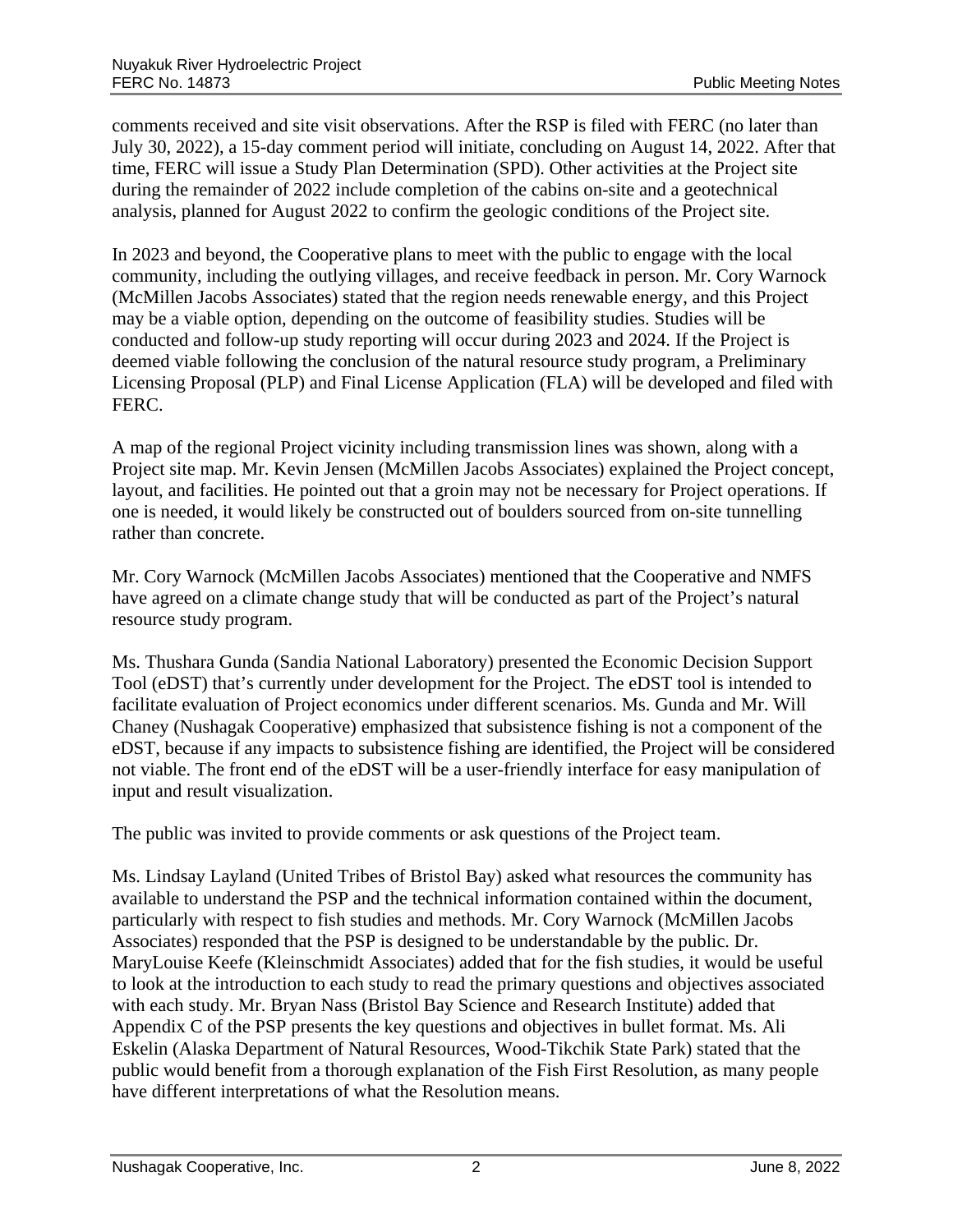Ms. Alannah Hurley (United Tribes of Bristol Bay) asked for a definition of Project feasibility. Mr. Warnock (McMillen Jacobs Associates) responded that the ARWG has been formed to obtain the technical information needed for the public and stakeholders to make decisions regarding Project feasibility. Ms. Hurley stated that there has been difficulty with working through the federal process for other Projects in the region. Mr. Will Chaney (Nushagak Cooperative) and Mr. Cory Warnock (McMillen Jacobs Associates) stated that there is a genuine intent of the Cooperative to gather information, work with the local community, and ensure that all a robust Project feasibility assessment is conducted.

Mr. Scott Schumaker (Royal Coachman Lodge) stated that he fishes the Nuyakuk Falls area approximately 40 to 50 days per year. They're concerned about the wilderness aspect of the area changing as a result of the Project. Mr. Schumaker stated that kings hatch out and go down. Pinks, king, coho in addition to sockeye. Also rainbow, grayling, and lake trout. Dr. MaryLouise Keefe (R2/Kleinschmidt Associates) stated that there's great potential to address resident species and that's been extensively discussed by the ARWG during the past several days. Sockeye and chinook are target species for analysis using the LCM, because these species have the most data available. The other species will be evaluated in a less quantitative manner due to less available data for these species. Mr. Lee Borden (Alaska Department of Fish and Game) stated that he regularly brings up resident fish species during ARWG meetings and discussions and he advocates for analysis of any potential impacts to these species. Mr. Schumaker asked if tourism was addressed by the economic model. Ms. Thushara Gunda (Sandia National Laboratory) responded that tourism is currently not included but could be addressed and included. Mr. Cory Warnock (McMillen Jacobs Associates) added that the recreation studies will evaluate fishing. Mr. Schumaker stated that he would be willing to provide data on fishing activities at his lodge to add to available Project datasets.

Dennis Andrew from New Stuyahok stated that there's a fish counting tower and there's a lot of silver salmon that go up the river. He stated that there are a lot of fish that go up to the lake and he doesn't agree that the area should be utilized for power production due to potential impacts to fish populations. Mr. Will Chaney (Nushagak Cooperative) responded that there is no dam as part of the Project concept, and that he understands Mr. Andrew's concerns regarding impacts to fish populations and for that reason, Project feasibility is being evaluated.

Kristina Andrew (Bristol Bay Native Association) stated that the villages need to be able to decide if they want to be included in Project transmission. Mr. Will Chaney (Nushagak Cooperative) responded that he is fully aware Villages need to consent to the Project being constructed in their villages.

Ms. Ali Eskelin (Alaska Department of Natural Resources, Wood-Tikchik State Park) stated that some studies were requested by community members didn't meet FERC study request requirements and were denied. She requested that those studies be included in the Project study plan as they are important to the community and region. Ms. Eskelin stated that the methods described in the Recreation Inventory study wouldn't work in the area and that more robust, inperson methods are required to adequately assess recreation resources and impacts to them.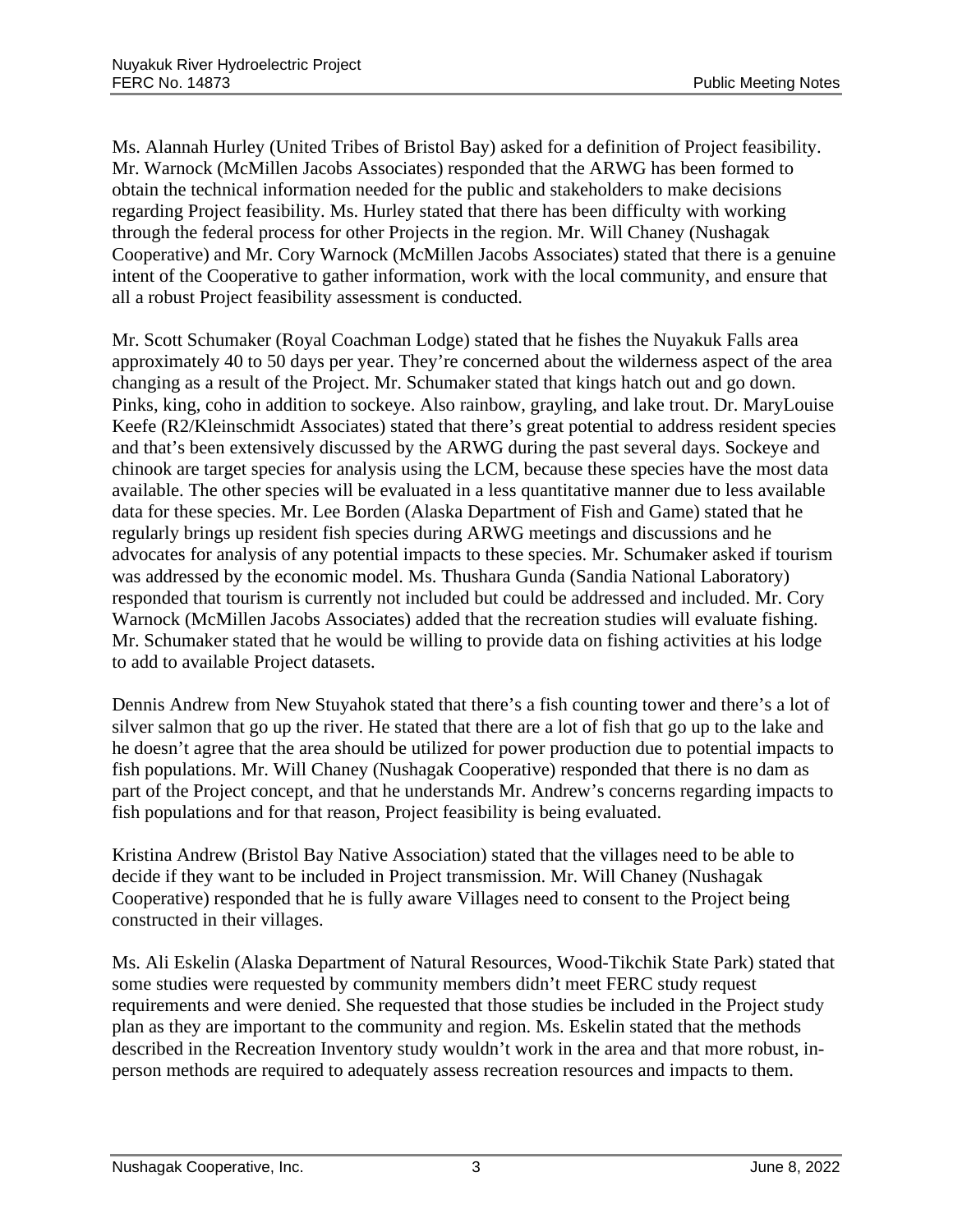Ms. Lisa Ilutsik (Community Member) stated that the management goals for Wood-Tikchik State Park are to preserve a pristine environment. Ms. Ilutsik stated that she is opposed to seeing transmission lines or infrastructure in the State Park. Mr. Will Chaney (Nushagak Cooperative) responded that he appreciates Ms. Ilutsik's comments. He provided some background information that the Cooperative worked with the Alaska state legislature to obtain permission to conduct studies within Wood-Tikchik State Park. The state park charter contains provisions for hydroelectric development within the park. Ms. Ali Eskelin (Alaska Department of Natural Resources, Wood-Tikchik State Park) stated that the State Park Management Council has not taken a stance on the Project but has submitted comments on the Proposed Study Plan. The study of this Project is a legislature directive and therefore the State Park is participating in the Project licensing process.

Mr. Michael Jackson (Bristol Bay Regional Seafood Development Association) asked if there have been any surveys of the public to determine whether the public is in favor of the Project and the status of the Cooperative's public outreach. Mr. Will Chaney (Nushagak Cooperative) responded that the Cooperative's mission statement includes a directive to continually evaluate opportunities that are advantageous to the membership. Ms. Sue Flensburg (Nushagak Cooperative Board of Directors) stated that there's a need for an alternative to diesel fuel in the region and the cost of living is high. A 30-year search for alternative energy sources was conducted and nothing else was identified that would provide adequate energy for the region. Nuclear and tidal projects, among other options, were considered during the search. Ms. Annie Fritze (Nushagak Cooperative Board of Directors) added that the Nushagak Cooperative Board of Directors has traveled to villages to discuss the Project and energy alternatives with them. Mr. Chaney stated that over 100 meetings to discuss the Project have been conducted in the region. Most other alternatives (such as solar) don't have the reliability to replace diesel fuel generation. The transmission line will provide the opportunity to add other renewable energy resources such as wind to the regional system. The State Park directive from the 1960s identified two hydropower projects, but neither was deemed feasible. Mr. Cory Warnock (McMillen Jacobs Associates) added that there will be more regular meetings and engagements as the process goes along now that the Project is out of the formal abeyance and COVID-19 is less of a concern.

Mr. Charlie Johnson (Community Member) asked how much of a loss there will be to sockeye and king salmon. Mr. Will Chaney (Nushagak Cooperative) responded that the studies will evaluate many fish species, including sockeye and king salmon. Mr. Johnson also asked about plans to construct an access road to the site. Mr. Chaney added that there will not be an access road to the Project and it will be a fly-in facility.

Council elder (Caller 05) stated that they were against the proposed Project. They stated that they live off the land and speak for the people of the Bristol Bay region.

Mr. Mischa Ellanna (Bristol Bay Native Corporation) asked for an explanation of Figure 4-4 in the Proposed Study Plan. Mr. Charles Sauvageau (McMillen Jacobs Associates) and Mr. Kevin Jensen (McMillen Jacobs Associates) provided an explanation of potential instream in the bypass reach and what volume of water might be used for power generation. The graph as shown is an approximation and further iterations will be informed by the studies conducted during Project licensing. Mr. Ellanna added that diverting water would alter hydraulics of water through the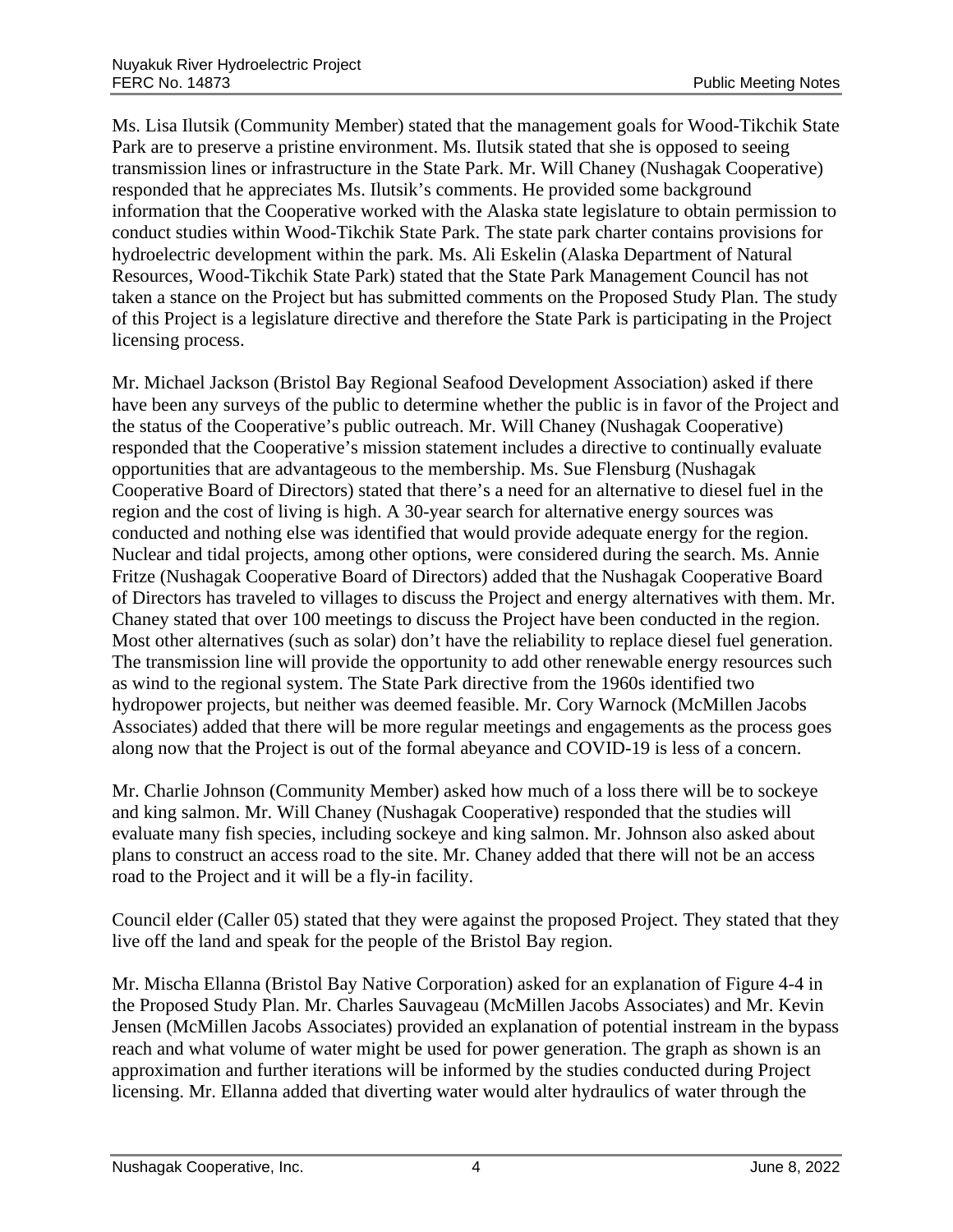falls. Mr. Jensen responded that as part of Project studies, a 2D model will be developed that will address the changes to hydraulics in the bypass reach.

Ms. Ali Eskelin (Alaska Department of Natural Resources, Wood-Tikchik State Park) asked if there is a mechanism in the Integrated Licensing Process (ILP) to extend the licensing process if additional studies or data needs are identified. Mr. Cory Warnock (McMillen Jacobs Associates) responded that there is a mechanism to extend the study portion of the licensing process to gather additional data needed to inform FERC's environmental assessment.

Mr. Cory Warnock (McMillen Jacobs Associates) concluded by saying that meetings will be more frequent during the next few years and the public will be kept informed and involved in the study program and licensing process. Mr. Will Chaney (Nushagak Cooperative) closed by stating that he sees an opportunity to collaborate with the Alaska Department of Fish & Game and provide new and significant regional fisheries data. He thanked the meeting attendees for their time and participation.

The meeting adjourned at 7:30pm Alaska time.

| <b>In-Person Meeting Participants</b> |                                                               |                      |                                                                       |  |  |
|---------------------------------------|---------------------------------------------------------------|----------------------|-----------------------------------------------------------------------|--|--|
| <b>Name</b>                           | Organization                                                  | <b>Name</b>          | Organization                                                          |  |  |
| Scott Schumacher                      | Royal Coachman Lodge                                          | Ali Eskelin          | Alaska Department of Natural<br>Resources, Wood-Tikchik State<br>Park |  |  |
| Fritz & Cindy<br>Johnson              | <b>Community Members</b>                                      | <b>Bryan Nass</b>    | <b>Bristol Bay Science and Research</b><br>Institute                  |  |  |
| Mickey Foster                         | <b>Community Member</b>                                       | Rob Jordan           | Alaska Renewable Energy Project                                       |  |  |
| Kristina Andrew                       | Bristol Bay Native Assoc.                                     | Noble Hendrix        | <b>QEDA</b> Consulting                                                |  |  |
| Lindsay Layland                       | <b>Community Member</b>                                       | <b>Dudley Reiser</b> | Kleinschmidt Associates                                               |  |  |
| Alannah Hurley                        | United Tribes of Bristol Bay                                  | MaryLouise           | Kleinschmidt Associates                                               |  |  |
| Michael LaRussa                       | Fisherman                                                     | Thushara Gunda       | Sandia National Laboratory                                            |  |  |
| Michael Jackson                       | <b>Bristol Bay Regional Seafood</b><br>Development Assoc.     | Andy Wink            | <b>Bristol Bay Regional Seafood</b><br>Development Assoc.             |  |  |
| <b>Steve Carter</b>                   | <b>Community Member</b>                                       | Susan Flensburg      | Nushagak Cooperative Board of<br><b>Directors</b>                     |  |  |
| Lee Borden                            | Alaska Department of Fish &<br>Game                           | Henry Strub          | Nushagak Cooperative Board of<br><b>Directors</b>                     |  |  |
| Jordan Head                           | Alaska Department of Fish &<br>Game                           | Annie Fritze         | Nushagak Cooperative Board of<br><b>Directors</b>                     |  |  |
| Phill Stacey                          | Alaska Department of Fish &<br>Game                           | William Chaney       | Nushagak Cooperative                                                  |  |  |
| Kevin Jensen                          | <b>McMillen Jacobs Associates</b>                             | Cory Warnock         | <b>McMillen Jacobs Associates</b>                                     |  |  |
| Chuck Sauvageau                       | <b>McMillen Jacobs Associates</b>                             | Laura Johnson        | <b>McMillen Jacobs Associates</b>                                     |  |  |
| <b>Virtual Meeting Participants</b>   |                                                               |                      |                                                                       |  |  |
| <b>Name</b>                           | Organization                                                  | <b>Name</b>          | Organization                                                          |  |  |
| Alice Ruby                            | <b>Bristol Bay Economic</b><br><b>Development Corporation</b> | Shelby Burridge      | Alaska Department of Natural<br>Resources                             |  |  |